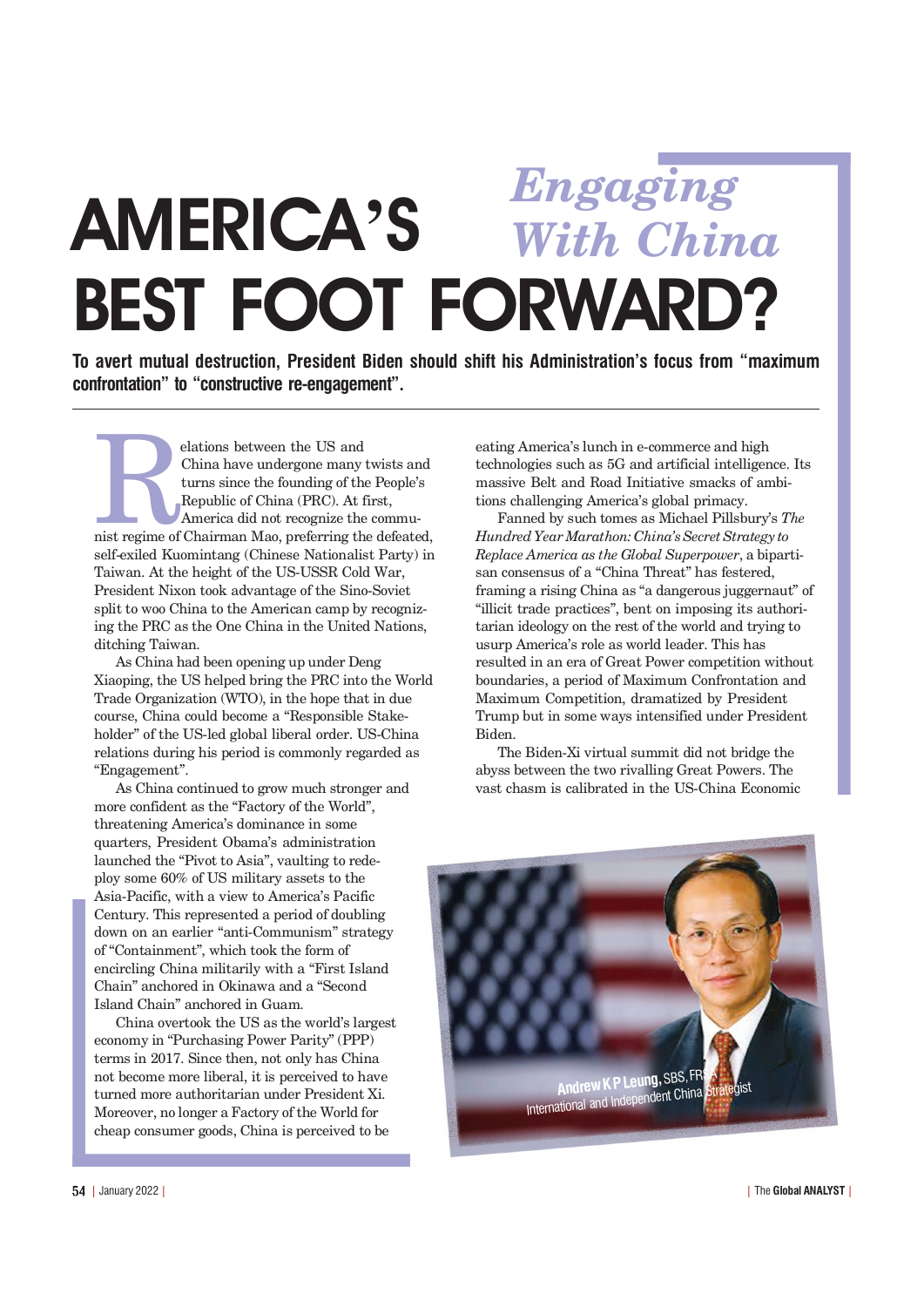

and Security Review Commission's 539-page Report to Congress on November 17.

The Chinese Communist Party  $(CCP)$  is depicted throughout as "deepening its embrace of aggression and coercion" in realizing its global ambitions. These include alleged "problematic" trade practices, "assertiveness" in the South China Sea, "military threats" over Taiwan, "human rights violations" in Xinjiang, "rolling back freedoms" in Hong Kong (a whole stand-alone chapter in the Report), "state control" of private businesses, China's "military-industrial complex", and its growing nuclear arsenal.

The Review flags up ten out of 32 recommendations, including prohibition or vigorous screening of China's Variable Interest Entities (VIEs) and affiliates, beefing up the Indo-Pacific Command (INDOPACOM), reinforcing anti-ship and ballistic missile deterrence over Taiwan, creating a Technology Transfer Review Group (TTRG) to screen out harmful Chinese investments or technology transfers, measures to better protect key supply chains, tightened reporting of US companies in China, and strengthening the whole panoply of anti-China sanctions, including on Xinjiang products.

Imbued with the "China Threat". the Review seems reminiscent of the "Clash of Civilizations", Samuel Huntington's 1996 grand thesis of post-Cold War conflict. The Review intones: At stake in this clash of identities and sovereignty is the safety and security of

| January 2022 | 55

the US and its partners, friends, and allies. The CCP is a long-term, consequential, menacing adversary determined to end the economic and political freedoms that have served as the foundation for security and prosperity for billions of people."

The Review sees nothing less than a global combat between "democracy" and "authoritarianism". To "China hawks", the threat is more pressing as China would grow to become the world's largest economy by the early 2030s, according to the Economist Intelligence Unit.

With mid-term elections looming next year, Biden cannot afford being seen to be weak on China. Softer rhetoric and limited cooperation on Climate Change aside, he looked anxious to find out how a "mortal combat" against China on all fronts could carry on without spiraling into a hot war. The threeand-a-half-hour Washington late-night team meeting, the room setting, and Biden's body language were tale-telling.

Meanwhile, a US-led virtual Summit for Democracy taking place in December signals a thinly-disguised USled global anti-China coalition, as 100 democratic leaders and other "democratic wannabes" are being invited, excluding some democracies deemed friendly towards China. Along with the United Kingdom and Canada, a diplomatic boycott of the upcoming Beijing Winter Olympics appears on the cards. To counter China's Belt and Road Initiative, on December 1, a politically-regrouped European Union announced a

300-billion-Euro Global Gateway package of



infrastructural projects for the developing world (quickly dismissed as "bullshit" in *The Economist*).

Amidst the West's heated contest with China, the obvious flash point is Taiwan, Beijing's topmost "redline".

At the just-concluded Sixth Plenum of the CCPs Central Committee, President Xi reiterated the national goal of becoming a "strong, democratic, civilized, harmonious, and modern socialist country" by 2049, the centenary of the founding of the PRC. He made it plain that the China Dream would not be complete without Taiwan's unification by peaceful means, if at all possible.

Taking note of China's expanded nuclear arsenal and hypersonic missile capabilities, the Review is apprehensive of Beijing's possible precipitous actions to recover Taiwan, notwithstanding Joint Chiefs of Staff General Mark Milleys recent Congressional testimony that China lacks full capability (or absolute confidence) to prevail over Taiwan by force before 2027.

The overarching "China Threat", while understandable, needs more balanced assessment.

First, as the Review recaptures, China faces "a set of structural problems, including growing debt, income inequality, demographic decline, and technological dependence on the US and other advanced democracies" as well as an increasingly hostile international environment. China's eventual advancement is by no means assured.

Second, Beijing would be up against almost impossible odds if it tries to recover Taiwan by force. In a 2018 Cornell University book, *Unrivalled, Why America Will Remain the Worlds Sole Superpower*, Michael Beckley, Fellow in the International Security Program at Harvard University, points out that only 10% of Taiwan's coastline is suitable for an amphibious invasion, which, of itself, remains the most difficult mission type in warfare history. Thanks to separation of waters, Taiwan's armies with missile and air defenses could easily degrade, outnumber, and overcome landing invaders, let alone US superior